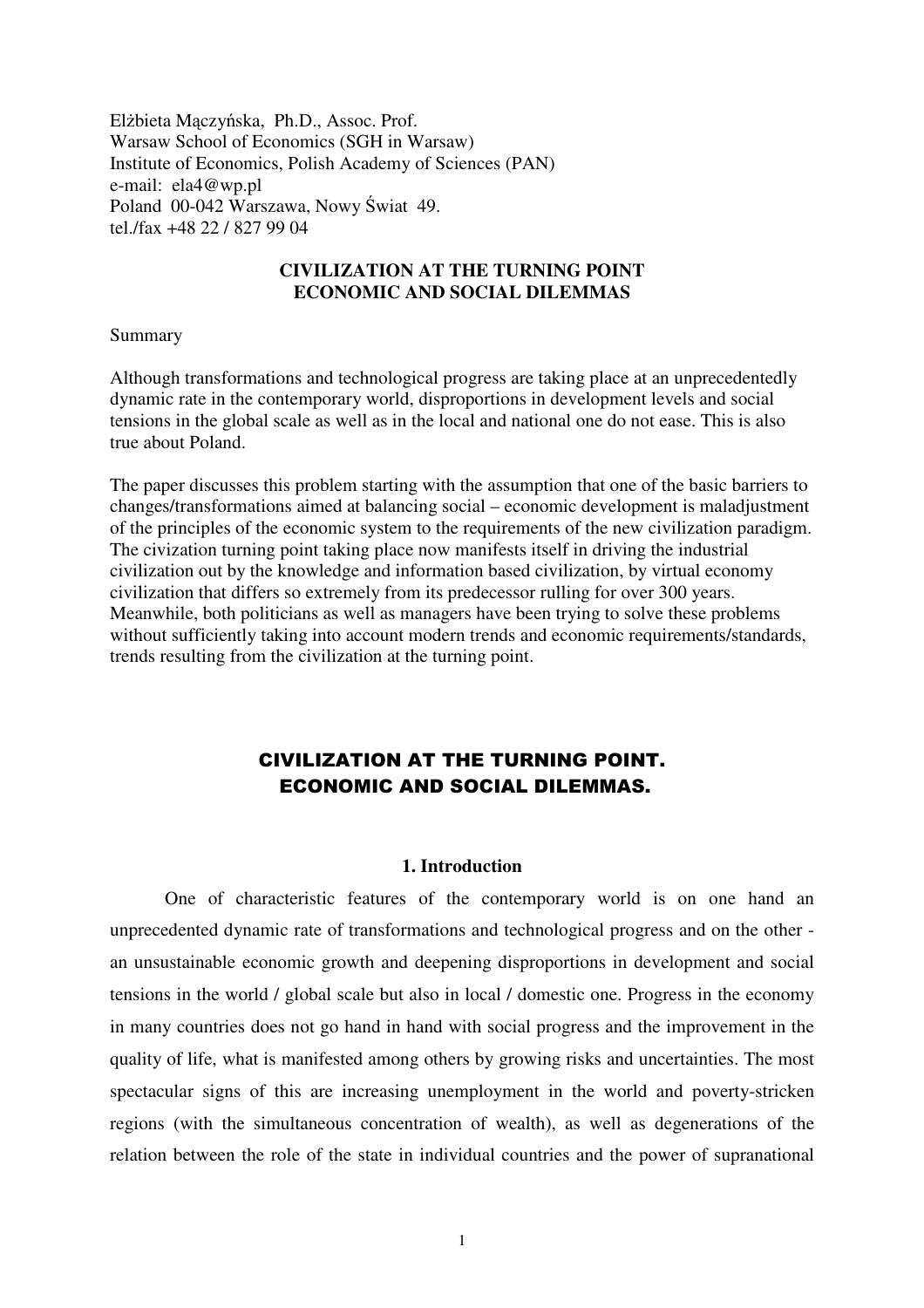corporations what is accompanied by rolling through the world waves of bankruptcies of enterprises. Growing threats to the natural environment and its balance as well as various different pathologies in the economy, in the society and the politics have been enlarging this list, with conflicts resulting from the civilization division and the extreme differentiation of the world being particularly dangerous<sup>1</sup>.

At the same time it is characteristic that in spite of various undertakings adopted in the global scale aimed at relieving disproportions and degenerations in the economy, to date none country in principle can boast about fully satisfying and long-lasting solutions to these problems. Although at present in the world there are numerous supranational and local programmes aimed at balancing the economic growth, programmes of social responsibility of business, programmes of fighting against the poverty and the unemployment, yet the results are faint and it happens that they bring opposite results to the planned ones. The situation on the labour market is the best example of this where opposing tendencies appear. On one hand, governments of states have been striving in their policies to curb unemployment and stimulate creating new jobs, while on the other, enterprises have been treating redundancies in employment as the basic source of cost reductions and of strengthening their market position what as a matter of fact is facilitated by rapid technological progress that enables the irrepressible increase in productivity. At the same time sharp disproportions in workload are characteristic. A phenomenon of the bipolarity appears on the labour market. The overworked masses of people working excessively have been growing and at the same time more and more persons are completely deprived of work.

It is reflected in the world literature on the subject where the necessity to redefine and to revise some old theories, which have become outdated in the changed and dynamically evolving reality is pointed out. For example, P. Samuelson points out that the theory of comparative costs has become outdated and in turn M. Friedman – an idealistic leader of monetarists and conservatives – has been losing certainty as for the present rightness of his theories admitting that he was wrong and that "treating the money supply as the main purpose and the principle adjusting economic decisions has failed to some extend. I am not so sure

<sup>1</sup> Toffler, A., *Zmiana władzy. Wiedza, bogactwo i przemoc u progu XXI stulecia*. [Powershift: Knowledge, Wealth and Violence at the Edge of the 21st Century], Powershift, The Zysk i S-ka Publishing Company, Poznań 2003, and Toffler, A. and H., *Budowa nowej cywilizacji. Polityka trzeciej fali*. [Creating a New Civilization. The Politics of the Third Wave], The Zysk i S-ka Publishing Company, Poznań 1996.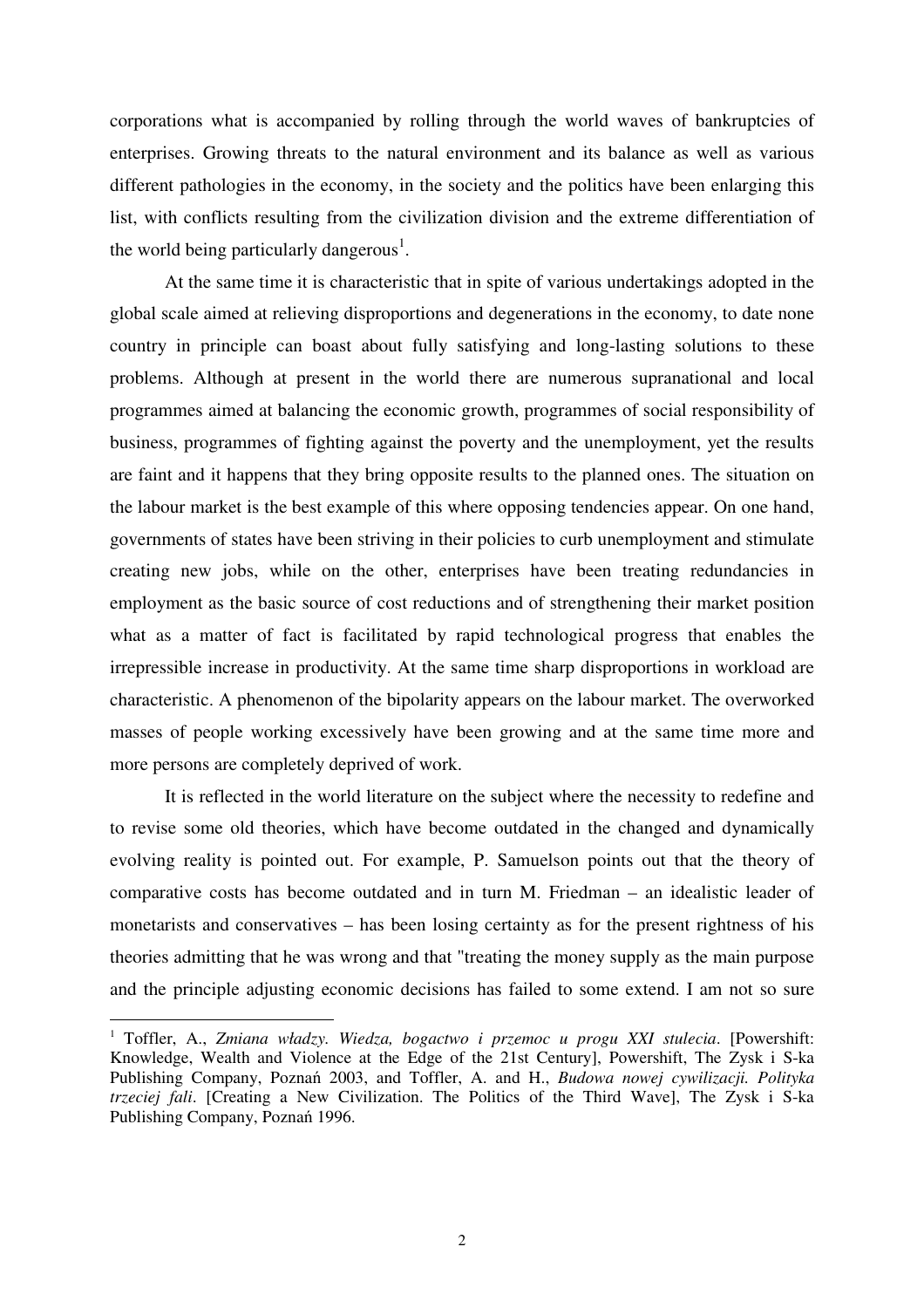whether today I would insist on this view so firmly as I did sometime in the past<sup>"2</sup> $\Box$ . The turning point visible clearly in views of theoreticians also finds expression in publications of such outstanding economists like among others G.S. Becker and J.E. Stiglitz (Noble Prize winners) and J.K. Galbraith<sup>3</sup> $\Box$ .

Generally, in scientific arguments about solutions enabling the relief of tensions and social-economic imbalances they indicate the necessity of redefining the moulding principles of the economic system and the unreliability of the liberal doctrine as the theoretical basis of different conceptions of economic policy in capitalist market economies  ${}^{4}\square$ . In countries of Western Europe, as well as in the USA, a thesis about progressing general erosion of the liberal doctrine has been gaining in popularity  $5\Box$ . This doctrine has been also criticised in countries undergoing the system transformation. Poland, among others, is an example of this where in spite of earlier dominating and accompanying the transformation almost uncritical fascination for ideas of the liberalism, at present the criticism of this theory has been growing  $^6\square$ .

Against this background at least three fundamental questions have been arising:

– firstly, a question about fundamental causes of growing economic imbalance and social tensions in both global and local scales including the poverty-stricken regions, (and what is more this has been happening in spite of the unprecedented increase in the productivity);

– secondly, a question about causes of the taking place redefinitions of views about system principles of the market economy;

 2 *Spowied*ź *monetarysty.* [Confession of the monetarist] (Interview with M. Friedman), "Forum" of 30.06.2003, p. 26.

<sup>3</sup> Galbraith J.K., *Gospodarka niewinnego oszustwa*. *Prawda naszych czasów*. [The Economics of Innocent Fraud. Truth of our times], MT Biznes, Warsaw 2005 and Stiglitz, J.E., *Globalizacja*. [Globalization], The PWN Scientific Publishing Company, Warsaw 2004.

<sup>4</sup> Mączyńska, E., *Słabn*ą*ce tempo wzrostu w gospodarce* ś*wiatowej – sympozjum Rady Startegii Społeczno-Gospodarczej*, [The Slackening Rate of Growth in the World Economy - conference of Council for the Social-Economic Strategy, "Ekonomista" 2003, No. 5, p. 655.

<sup>5</sup> Sadowski, Z., *O ustroju społeczno-gospodarczym*. [About the Social-Economic System] in: *Polski ustrój społeczno-gospodarczy. Jaki kapitalizm?* [Poland's Social-Economic System: What kind of capitalism?], ed J. Mujżel, B. Fiedor, S. Owsiak and E. Mączyńska, Raport [The Report] No. 22, Council for the Social-Economic Strategy at The Council of Ministers, Warsaw 2003.

<sup>&</sup>lt;sup>6</sup> Fascination with the ideas of liberalism seemed to be quite natural and understandable, first of all, because of the contrast of those ideas with the principles of the previous system of planned economy.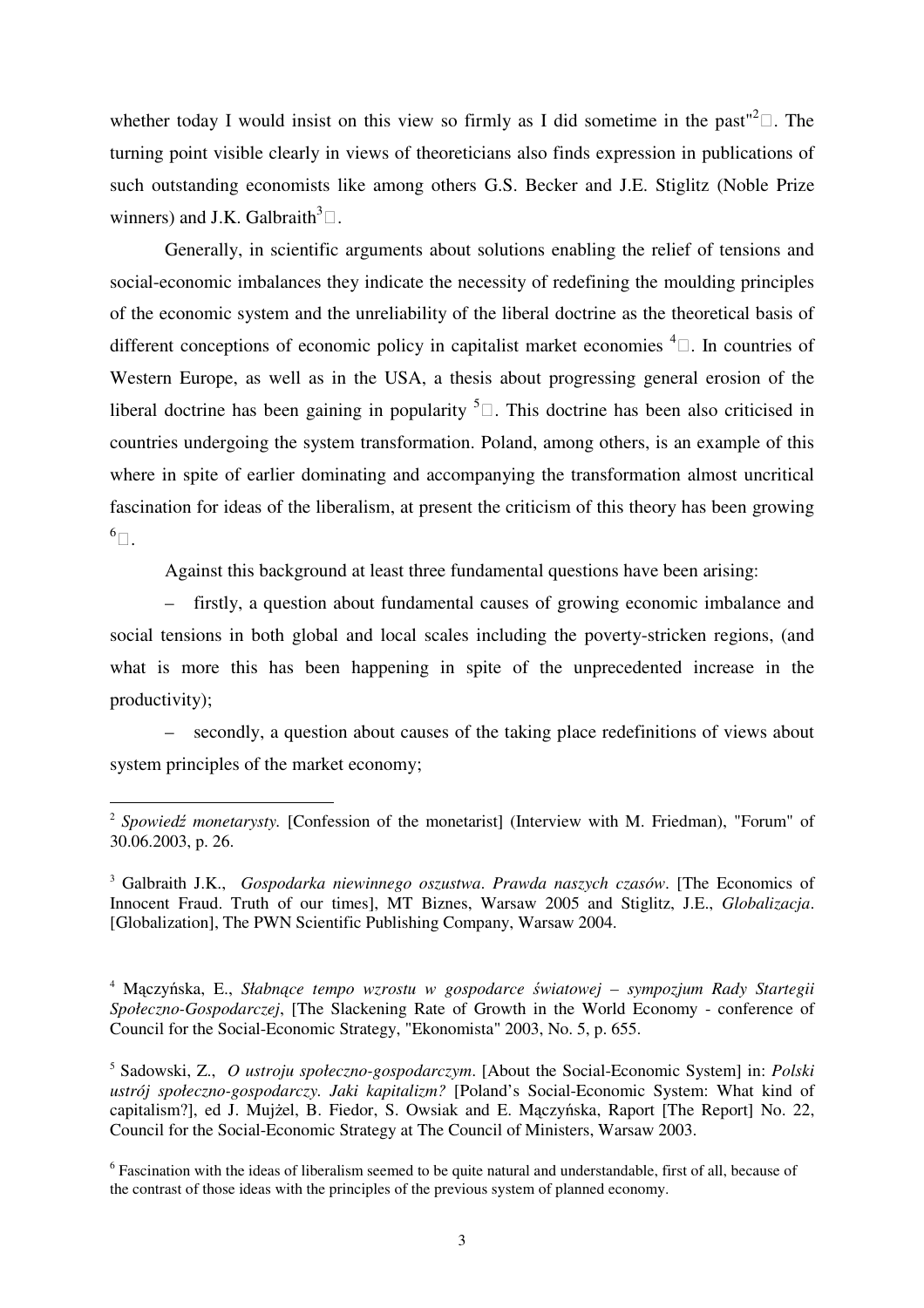– thirdly, a question about what shape of an economic system in contemporary conditions would be favourable for relieving undesirable social-economic disproportions and would stimulate a long-lasting, sustainable economic growth.

In this paper I assume that one of fundamental barriers to changes aimed at balancing the economic growth and relieving social tensions is maladjustment of principles of the economic system to requirements of the new civilization paradigm, to the civilization turning point that is taking place at present and that finds its expression in the fact that the industrial civilization is being supplanted by the knowledge and information based civilization, by the civilization of the virtual economy extremely different from its "ruling" for over 300 years predecessor. An analysis of growing difficulties in counteracting unfavourable socialeconomic phenomena and the ineffectiveness of conventional solutions induces one to a hypothesis that the causes of this are unconventional and have their roots in crucial civilization transformations. Meanwhile, both politicians and managers have been trying to solve appearing problems not taking into consideration in the sufficient degree (consciously or unwittingly) modern trends and requirements of the economy, trends resulting from the civilization turning point  $^7\Box$ .

# **2. Traditional structures of the economy in conditions of the civilization turning point do not function**

Every civilization has its own model of the economic system, a model of the institutional, organizational and legal infrastructure, and a model of the education, employment, government, family, and consumption policy. The contemporary development of science and technology and the decisive role of information, knowledge and qualifications have created a new development paradigm: the knowledge-based economy (economy based on intellectual potential). Knowledge has become the "universal substitute" and in addition it constitutes a unique, quite different from traditional, source of wealth: *one who sells it still* 

<sup>7</sup> Toffler, A. And H., op.cit., Beck, U., *Społecze*ń*stwo ryzyka. W drodze do innej nowoczesno*ś*ci*. [The Society of risk. On the road to different modernity], The Scholar Publishing Company, Warsaw 2002, and Rifkin, J., *Koniec pracy. Schyłek siły roboczej na* ś*wiecie i pocz*ą*tek ery postrynkowej* [ The End of Work. The Decline of the Global Labour Force and the Dawn of the Post-Market Era], The Dolnośląskie Publishing Company, Wrocław 2003.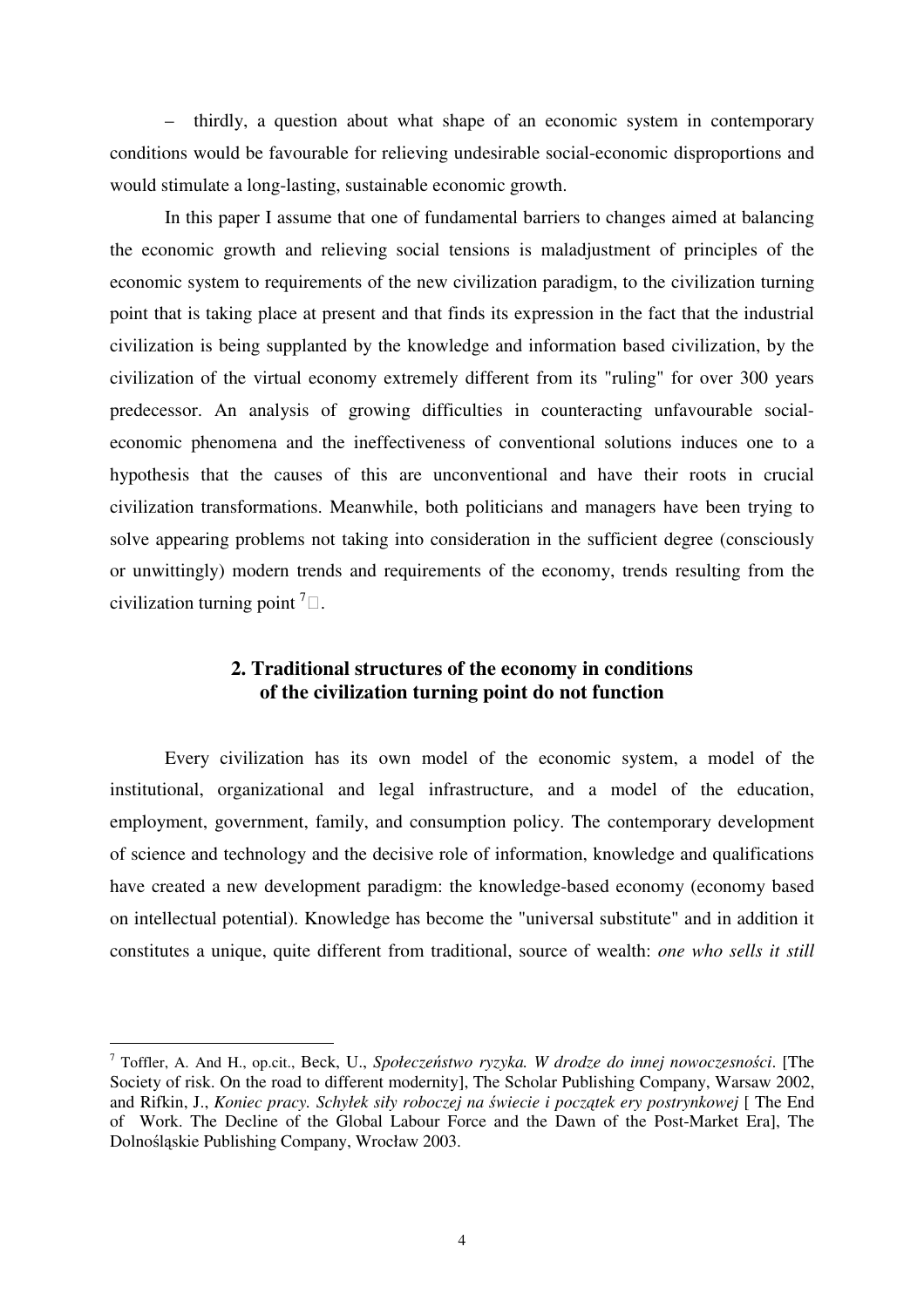*has it*  ${}^{8}$   $\Box$ . It creates a large potential of productivity. It is possible at the same time to use knowledge for creating wealth and to accumulate the very knowledge. Contrary to material goods and raw materials knowledge is inexhaustible.

"Before our very eyes the essence of what we call power is changing. The change in the concept of power conceives a vision of future info-wars and shows what the new system of manufacturing wealth will consist in, the basis of which will be individualism, innovation and information. (...) New lines of divisions will appear, far more important: not between the East and the West, but between those who are able to develop "quickly" and those who still are not able to accelerate  $\mathbb{P}^9 \square$ .

In conditions of the new development paradigm the property relationships undergo changes what results from the fact that intellectual capital rather than ownership of means of production like in the classic capitalism is of decisive importance. In the process the role of property has been changing. As A.Toffler stresses, its most important form at present - and knowledge constitutes it - is becoming intangible, super-symbolic. Therefore "access" to knowledge and information is becoming the crucial category, with "exclusion" being its opposite.

Since at present intellectual potential is becoming the basic source of the strategic competitive edge, individuals (both legal as well as physical ones) who do not possess it, are doomed to "exclusion". The threat of "exclusion" concerns both individual subjects and entire economies. With reference to natural persons a classic form of exclusion is unemployment. However, enterprises are subject to global competition as well. Turnover in enterprises in the world economy has been growing and has become the arena of settling various kinds of businesses, not only economic ones. According to one of Western investment bankers: "there are two kinds of enterprises: customers and goals<sup> $n10$ </sup>. Mergers and acquisitions of enterprises are the order of the day, and not all takeovers are always friendly but also hostile when these companies become a target "to shoot at".

<sup>8</sup> Toffler, A. and H., *Budowa nowej cywilizacji. Polityka trzeciej fali*. [Creating a New Civilization. The Politics of the Third Wave], The Zysk i S-ka Publishing Company, Poznań 1996, p. 38.

<sup>9</sup> Toffler, A., *Zmiana władzy. Wiedza, bogactwo i przemoc u progu XXI stulecia*. [Powershift: Knowledge, Wealth and Violence at the Edge of the 21st Century], Powershift, The Zysk i S-ka Publishing Company, Poznań 2003 - .syntezai http://www.albertus.pl/?d=product&id=561

<sup>10</sup> Hooke, J.C., *Fuzje i przej*ę*cia. Jak skutecznie prowadzi*ć *transakcj*ę. [Mergers and Acquisitions. A Practical Guide to Doing the Deal], The K.E. Liber Publishing Company, Warsaw 1998, p.285.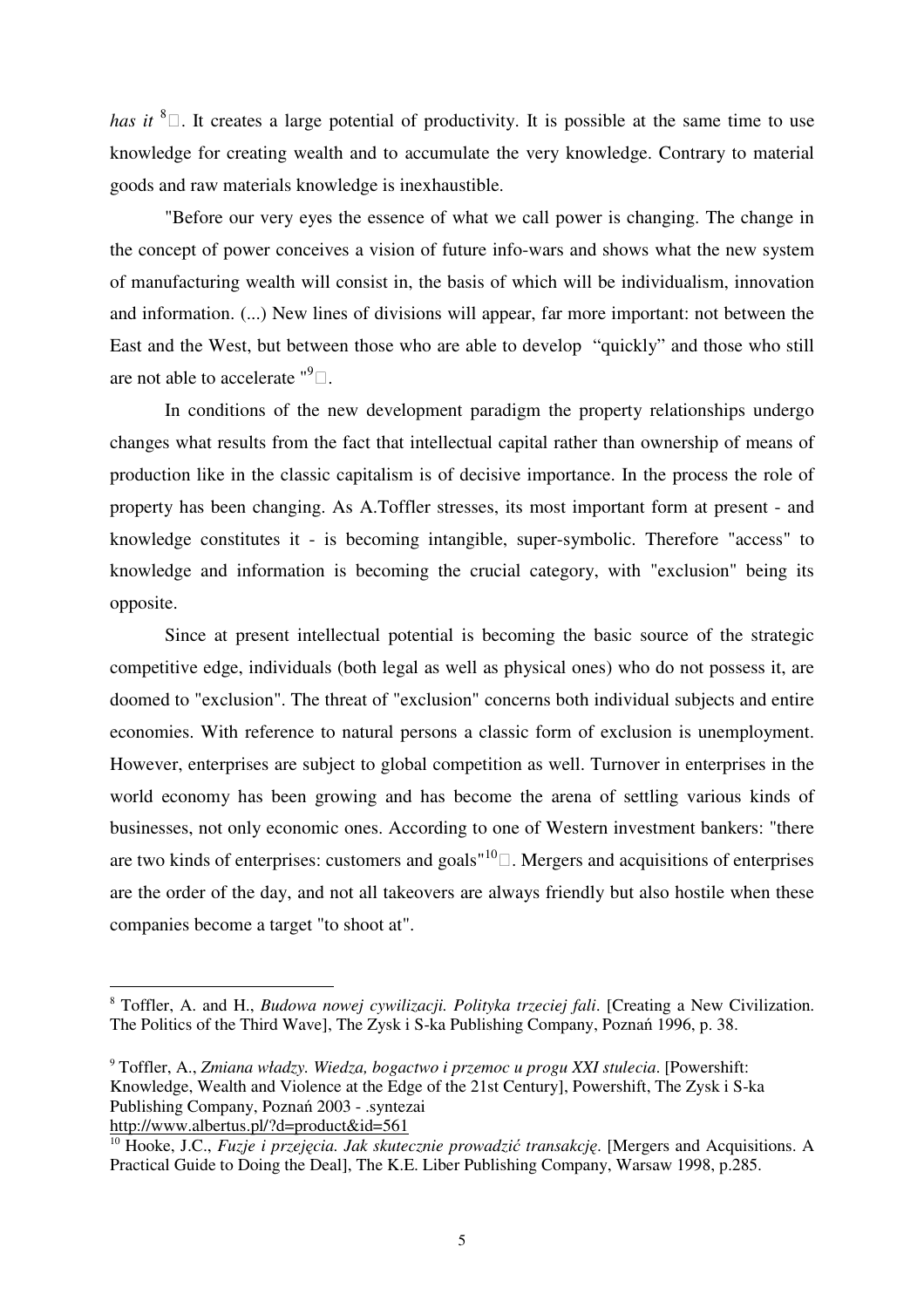In such conditions the scale of uncertainty and risk has been escalating what is accompanied by the ambivalence in the assessment of contemporary technological, economic and social transformations, including the mental ones. A. Toffler presents it very evocatively: "however, when two or even three great waves of transitions are rolling through the community and none of them is clearly dominating, the image of the future is cracked. (...) Traditional political dictionaries are becoming useless and it is very hard now to distinguish adherents of progress from reactionaries, friends from enemies" $11$ <sup> $\Box$ </sup>. At the same time A. Toffler points out how important it is to distinguish transitions which the new wave of civilization is carrying from the ones that are connected with the wave swimming away and constitute only prolongation of the former industrial civilization. Such distinction allows one to discern a "concealed order" in transitions/transformations. "The very understanding of the fact that here a fierce fight is taking place amongst those who want to keep the industrialism and those who want to change it is becoming the tool of transforming the world"<sup>12</sup> $\Box$ .

In addition, a lot of phenomena point out that the ineffectiveness of attempted undertakings aimed at relieving economic disproportions and social tensions results from the defence of highly favourable at present positions occupied in the world economy by some business circles and corporations. "On one hand, therefore, we have fighters of the industrial past, on the other, more and more numerous millions of those who comprehend that the most urgent problems cannot be solved within the framework of the industrial system<sup> $13$ </sup>. The aggressive conflict of interests between adherents of the old order and adherents of transformations has been delaying the system transitions essential for the turning point, including economic, political and institutional ones.

In Poland the threat of conflicts is enhanced by the fact that the civilization and global causes of the turbulence in the economy overlap with factors resulting from the system transformation of the economy that has not been completed yet and problems connected with integration with the European Union. Because at present Poland is subject at the same time to a kind of three turning points: firstly, civilization, secondly, system transformation and thirdly, integration. Overlapping of each of these turning points results in the complex of deeply turbulent phenomena, the control of which comes across considerable problems, all the more, that substantial and growing disproportions in the regional development accompany these rapid transformations. It is reflected among others in the fact that the old and new

 $11$  Toffler, A., and H., Fale przyszłości [Waves of Future], p. 51 and following.

 $12$  Ibidem

<sup>13</sup> Ibidem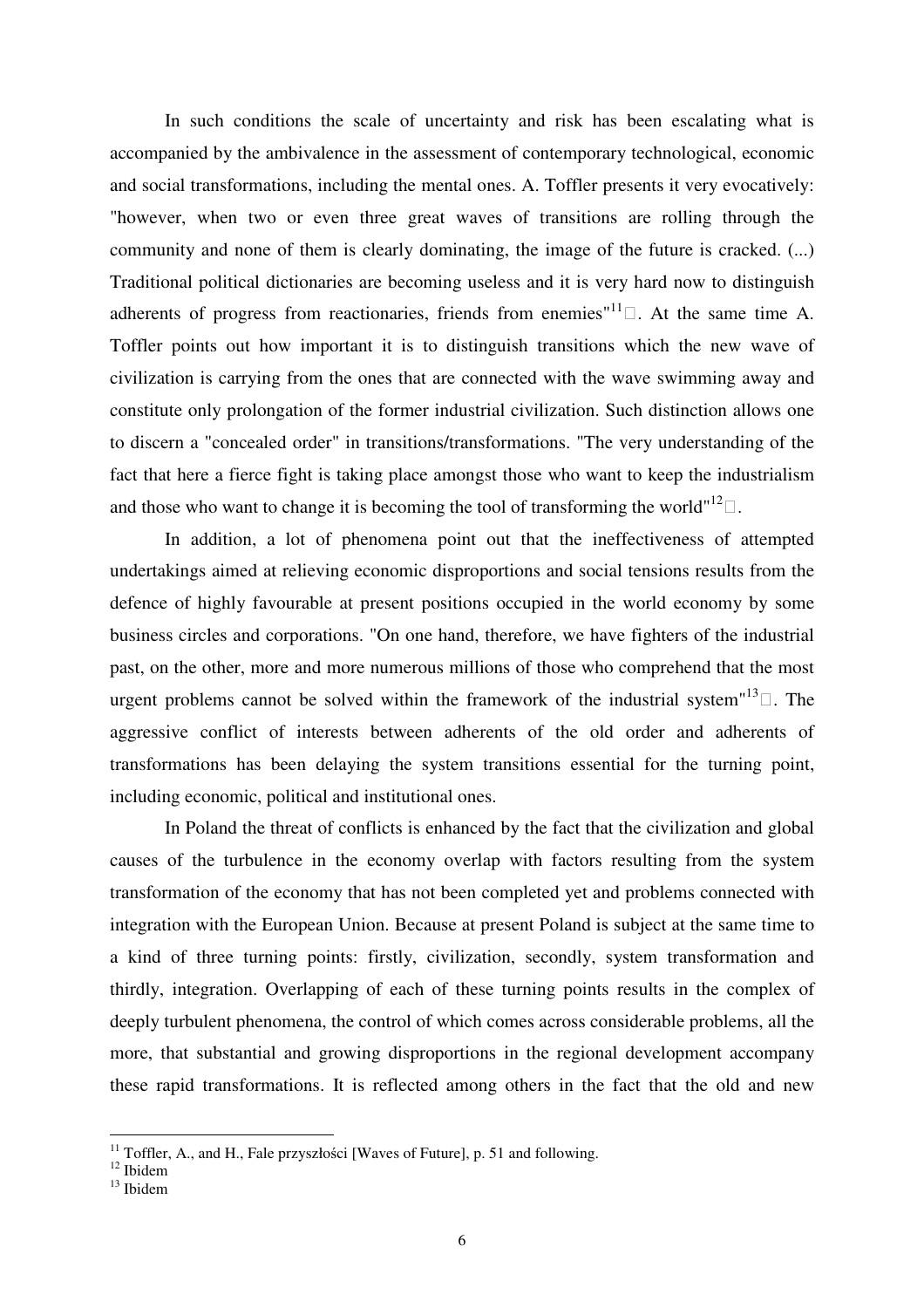"civilization waves" go backwards, forwards and sideways (clash with each other including the agrarian, industrial and post-industrial ones)<sup>14</sup> $\Box$ .

The unprecedented high pace of transformations causes that the theory does not often fit in with the practice, whereas experience from the past is not only insufficient but the ability to forget, the ability to get rid of old habits and models becomes the basic ability. Simultaneously, the ignorance of one's own ignorance becomes the biggest barrier to development. Here Confucius' thought is very compatible to the situation: "to know that you know what you know and to know that you don't know what you don't know - this is true knowledge<sup> $15$ </sup> $\Box$ . And so the ambivalence concerns knowledge. In conditions of the new development paradigm knowledge is everything, but at the same time as a result of sudden transformations – knowledge becomes outdated/obsolete unprecedentedly fast – it easily becomes nothing<sup>16</sup> $\Box$ . As the life cycles of knowledge are becoming shorter and shorter, human life is growing longer and longer. Hence, knowledge is also becoming less and less democratic, it extremely diversifies subjects and their chances. The new civilization wave "is sinking and flooding" the unprepared whose number is constantly growing. It provides work to the highly qualified persons, condemning the others to unemployment. In addition, paradoxically, in spite of the huge and growing productivity potential , from a few years in the developed economies of the world a slow down in the economic growth has been taking place, and in addition - against current theories - an increase in employment does not accompany the increase in dynamics of economic growth.

The fact that the globalisation of the economy does not go hand in hand with social and mental transformations what is reflected in growing disproportions, in the inequality and in local, global, cultural, religious and other conflicts bound with it, creates favourable conditions for these disproportions. It is accompanied by changeability and complexity and in

http://pl.wikiquote.org/wiki/Jose\_Ortega\_y\_Gasset

<sup>&</sup>lt;sup>14</sup> Thurow, L.C., *Przyszłość kapitalizmu*, Future of Capitalism: How Today's Economic Forces Shape Tomorrow's World, The Dolnośląskie Publishing Company, Wrocław 1999, pp. 29 and 30: "When companies in which the intellectual potential dominates try to introduce physically absent owners, they fail.  $\ll$ Rainmakers>> (people whose activities bring in money) simply take their qualifications elsewhere. The capitalist is not able to give them what they want".

<sup>15</sup> Quotation from *My*ś*li o biznesie. Maksymy, sentencje, aforyzmy, przysłowia, paradoksy,* [Thoughts about business. Maxims, Sentences, Aphorisms, Proverbs, Paradoxes], chosen and ed. by T. Sztucki, The Difin Publishing Company, Warsaw 2000, p. 78. In this context the sentence "Każdy z nas jest ignorantem, tyle że w różnych dziedzinach wiedzy" [Each of us is an ignoramus only in different fields of knowledge] acquires a new meaning (Jose Ortega y Gasset).

<sup>&</sup>lt;sup>16</sup> It was A. Mickiewicz who pointed out that "nauka prędko gnije" [knowledge rots quickly], Dziady, Part II and III, See: *Cytaty m*ą*dre i zabawne*. [Clever and funny quotations], chosen by H. Markiewicz, Wydawnictwo Literackie [The Literary Publishing Company], Cracow 2001, p. 179.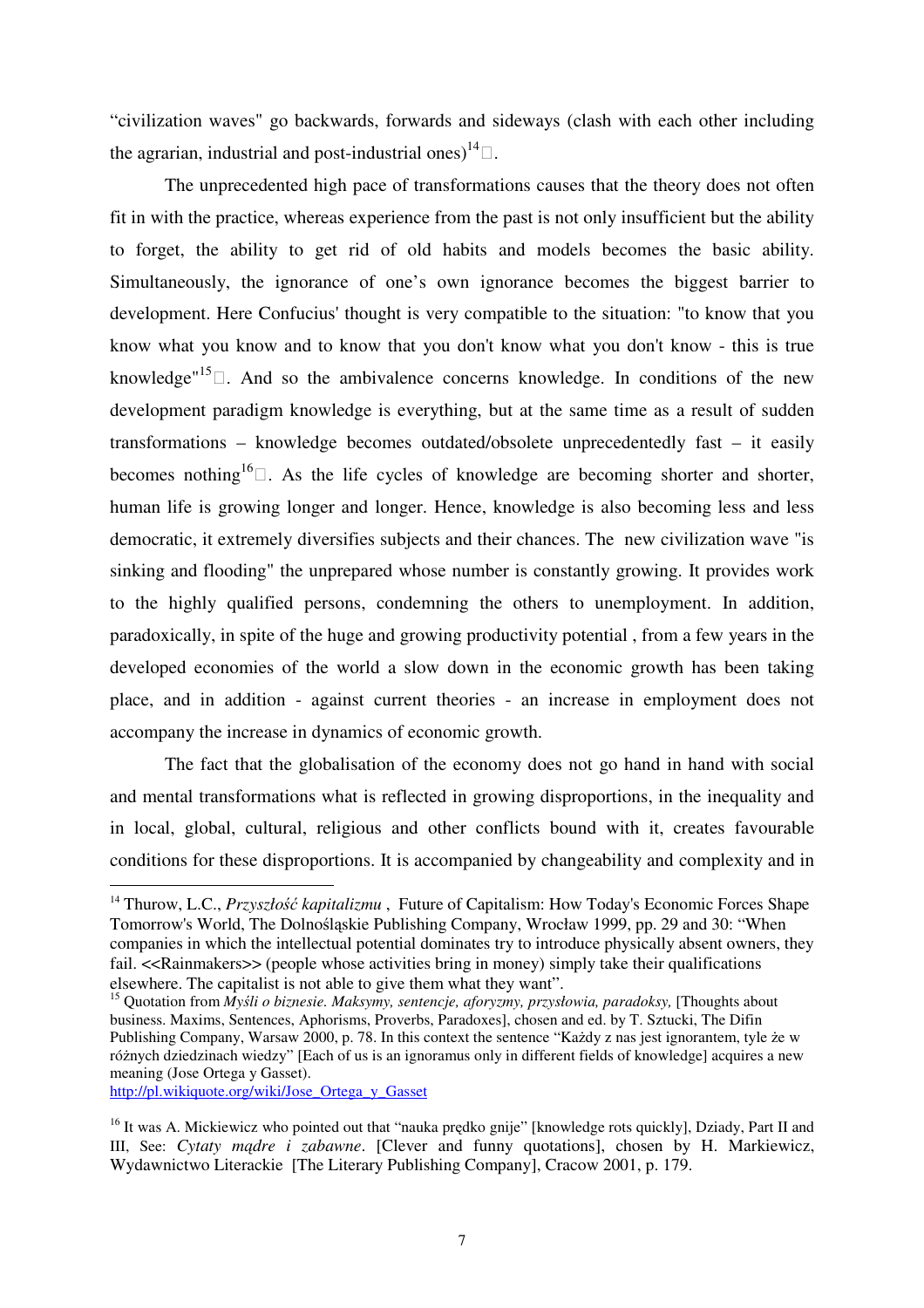consequence "softening" of the law. Here a crisis of democratic systems that are adjusted to the industrial civilization and that are not are fully adapted to the new civilization is clearly noticeable. Although it is assumed that the free market is a basis and a tool thanks to which consumers learn and "practise" rationality, yet in conditions of globalisation this effect is considerably cushioned and sometimes eliminated. The exaggerated market confrontational attitudes of subjects can cause undesirable phenomena and risks, especially, that "the border between rivalry and destruction is almost invisible<sup> $n17$ </sup> $\Box$ *. The invisible hand of the market is destroyed by the "invisible hand of globalisation" - the invisible hand of the market becomes the "dead hand of the market" <sup>18</sup>*-. These are the very reasons why it is extremely difficult to assess transformations unambiguously.

Cracks appearing under the impact of the civilization turning point on the traditional, adapted for the industrial civilization, solutions have been provoking reflection on the model of an economic system. The change in the system indicates a change in power at the same time. In the world of business and politics a fierce fight for power is under way, a fight for holding the areas of power outlined, however, by the passing industrial civilization. Its financial image in comparison with the image of a modern, but often incomprehensible to many people, virtual economy still seems attractive. Adherents of the industrial civilization stress its transparency, its irreplaceability and its vitality (what is defined as the "lascivious materialism"). Transformations are delayed by conflicts between adherents of the old and the new civilization. "Every country which deliberately chooses the road of the lascivious materialism is condemning itself to the role of Bangladesh of the twenty first century"<sup>19</sup> $\Box$ .

### **3. Redefinitions in theory and practice**

The turning point of the civilization taking place at present and the proceeding globalisation make the need of adapting a new approach towards the issue of moulding the economic system more and more important, especially that in economy the areas and competences where decisions are made have been clearly changing. In a way, it denotes the

 $17$  A. Morita of Sony Corporation, the author of this statement, stresses that "the conviction of Americans about the contradiction of these two phenomena also moulds the reality. Those who are granted help "soften" and become chronic patients and parasites of taxpayers". See: Hampden-Turner, C., Trompenaars A., *Siedem kultur kapitalizmu*. [Seven Cultures of Capitalism], The ABC Publishing House, Warsaw 1998, p. 122.

<sup>18</sup> Staniszkis, J., *Władza globalizacji*. [The Power of Globalization], The Scholar Publishing Company, Warsaw 2003, p.17.

 $19$  Toffler, A., and H., op.cit.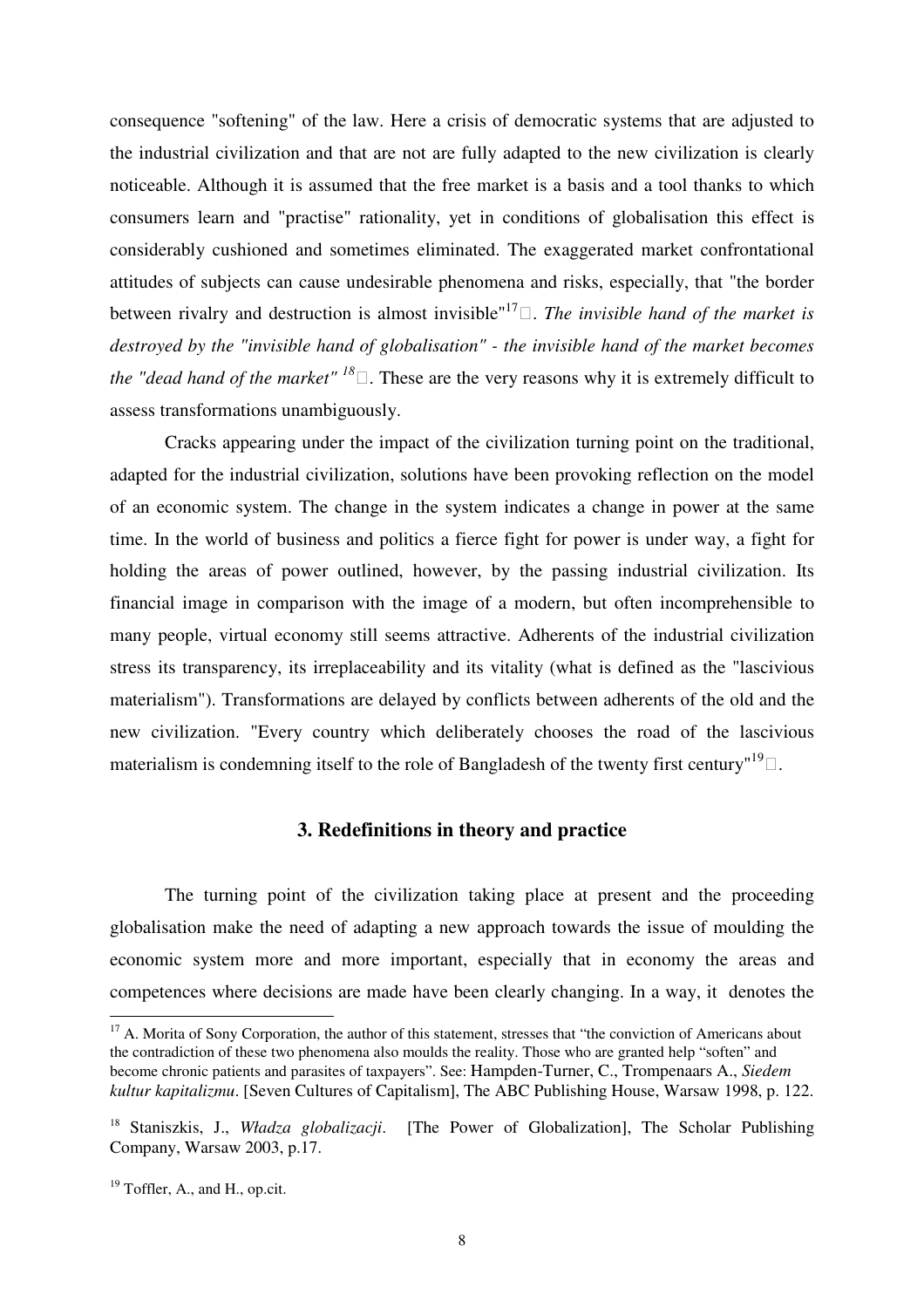end of the economic independence of the state. "Government institutions should be adequate to the economic structure, to the information system and to other aspects of the civilization. At present a fundamental decentralization of production and business activity has been taking place, what economists seem not to discern. To tell the truth, the state economy is no longer the basic unit of economic activity  $T^{20}$ . The decisive role of knowledge in moulding the development and the following it change in the role of property induce one to redefine the capitalist system  $2^{1} \Box$ . In place of the traditional capitalism something is coming, the shape of which is not fully known well yet, something that we name differently – as global capitalism, the third wave capitalism or "post-capitalism".

Experience of many countries convinces about the need to take into consideration the influence of civilization transformations upon the shape of the economic system and the economic infrastructure. Lack of cohesion between of civilization transformations and system solutions cause pathology in the functioning of economy and social relations. Frequently, a gigantic institutional chaos and worsening phenomena of corruption and active rent seeking accompany it, the consequence of which is decreasing prosperity (futile loss of prosperity) and rise in prices<sup>22</sup> $\Box$ . "A former state with the distinct centre and hierarchically tidied up, logically uniform procedures does not exist any longer. It has been transformed into a network state, with webs of connections, extending out themselves often beyond nominal borders and leaning towards outside decision making centres<sup>"23</sup> $\Box$ . At the same time a border line between the state and the market has been fading away. At present not only enterprises but also states have been competing with each other, above all through the system of moulding adjustments in the economy, in legal regulations, on the labour market and in the information infrastructure. It requires the steerability i.e. the concentration of the potential of the power of the state on achieving assumed goals and that in turn requires "on one hand, maximum harmonization of  $\langle$ power $\rangle$ ,  $\langle$ governing $\rangle$  and  $\langle$ management $\rangle$  whereas, on the second

<sup>&</sup>lt;sup>20</sup> Toffler, A., *Trzecia fala*. [The Third Wave], PIW [The State Publishing Institute], Warsaw 1997, p. 643.

 $^{21}$   $\ldots$  How can the capitalist system exist in the era of intellectual potential if this potential cannot be possessed as property?" Thurow, L.,C., op.cit., pp. 29 and 30.

<sup>22</sup> S. Sztaba writes about this in his book *Nasilenie zjawiska aktywnego poszukiwania renty w krajach postkomunistycznych na tle wybranych krajów rozwini*ę*tych.* [Increasing Phenomenon of Active Rent Seeking in Post-Communist Countries against the background of chosen Advanced Countries], Szkoła Główna Handlowa w Warszawie [Warsaw School of Economics], Warsaw, 2004.

 $23$  Sztaniszkis, J., op.cit., p. 17.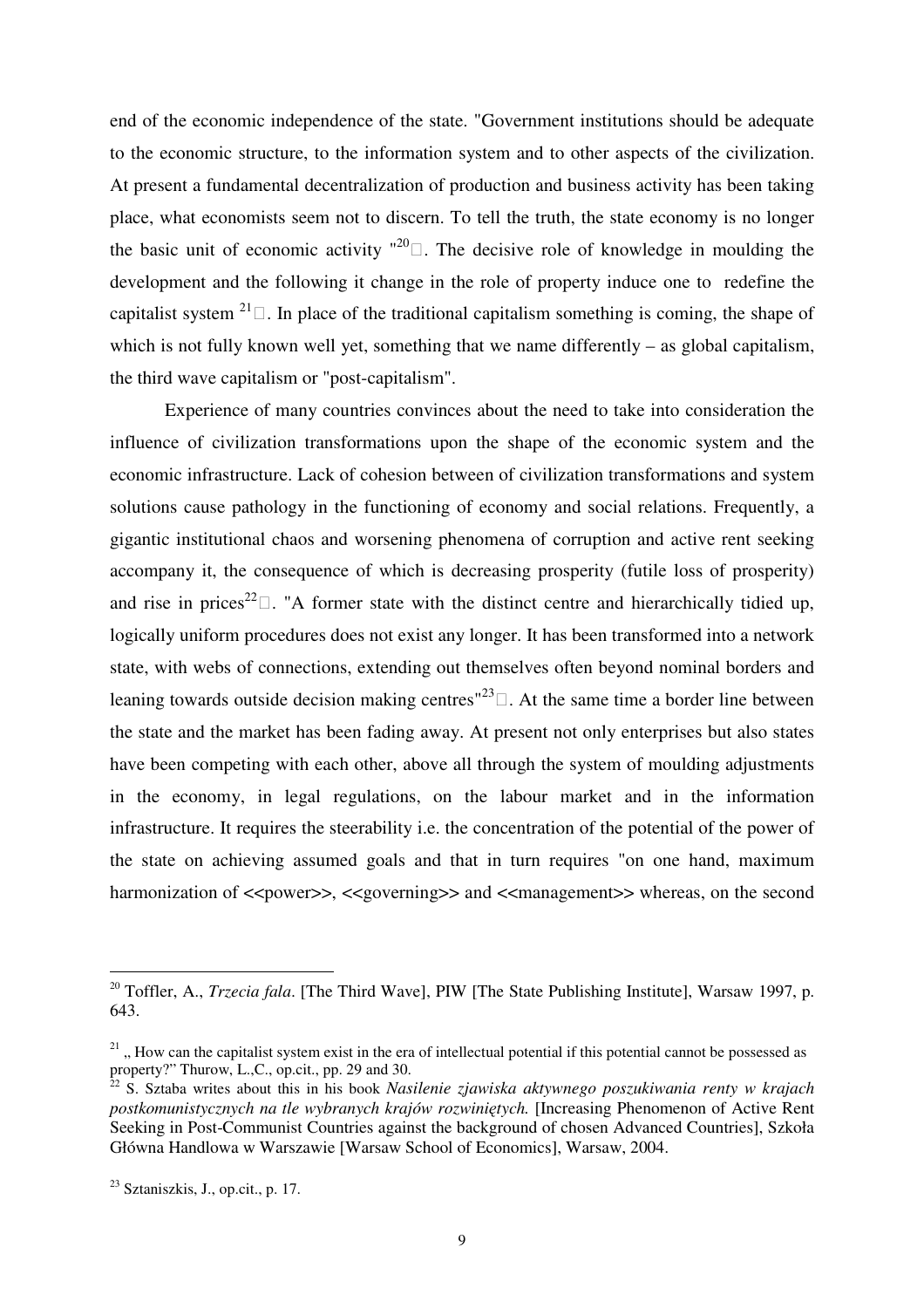hand, it requires appreciating the importance of structural authority and the threat of the structural violence"<sup>24</sup> $\Box$ .

The information infrastructure is particularly important for the market success, especially in the light of the theory of the asymmetrical information and formulated on its basis by J.E. Stiglitz and A. Weiss the concept of credit rationing which as a matter of fact corresponds to J.K Galbraith's thesis of 1957 about the credit discrimination against small and medium sized enterprises. Bankruptcies of enterprises may be the extreme effect of this. Neither large corporations are free from the threat of bankruptcy, all the more so because sometimes they are characterized by the pathological pursuit of wealth and power  $^{25}$   $\Box$  .. Deep transformations are always burdened with great risks, especially when one takes into consideration the increasing easiness in conditions of globalisation of the proliferation of critical situations and of the "virus of bankruptcy". Amongst main factors of bankruptcies the following are listed in the economics literature: firstly, the factors connected with the rate of growth and development, secondly, cultural and civilisation factors and thirdly, factors of managing knowledge and information  $^{26}$   $\Box$ . In conditions of the information civilization, this latter factor has been playing the ever more important role, although at the same time a number of barriers of different character, also mental ones, appear in rationalizing the management of knowledge, including the knowledge about risks. Because the flow of the very knowledge encounters a number of barriers and enterprises lose potential revenues when employees and managers do not share their knowledge  $27 \square$ .

Disturbances appearing in the global and local scales and disproportions in the social and economic development induce one to ask the question what model of a social-economic system would be proper in order to relieve these problems.

<sup>&</sup>lt;sup>24</sup> According to J. Staniszkins, power means the ability to "become a cause" what happens by having a direct impact (relation power) or by adequate structuring of activity (structural power). Steerability means the ability to achieve goals and management means enforcing behaviours that comply with accepted rules, and governing means defining those rules. Ibidem, p. 188.

<sup>25</sup> Bakan, J., *Korporacja. Patalogiczna pogo*ń *za zyskiem i władz*ą. [The Corporation. Pathological pursuit of profit and power], Lepszy Świat [Better World], Warsaw 2006.

<sup>26</sup> See Simons, R., *Czy wiesz jakie du*ż*e ryzyko ukryte jest w twojej firmie?* [How risky is your company?], "Harvard Business Review Poland", April 2005 and Simons, R., *How Risky is Your Company*?, "Harvard Review Business", May-June 1999.

 $27$  For example, C. Kinsey Goman of Kinsey Consulting Services in Berkley (USA), enumerates five reasons that make employees reluctant to share knowledge: 1) belief that knowledge is power and keeping it to yourself enables one to strengthen his/her competitive edge, 2) uncertainty about the real value of one's knowledge, 3) mutual distrust, 4) fear of negative consequences of revealing the defined knowledge (eg.: changing the terms of employment), 5) keeping by the management their intentions and their own knowledge on some topics secret. See www.ckg.com.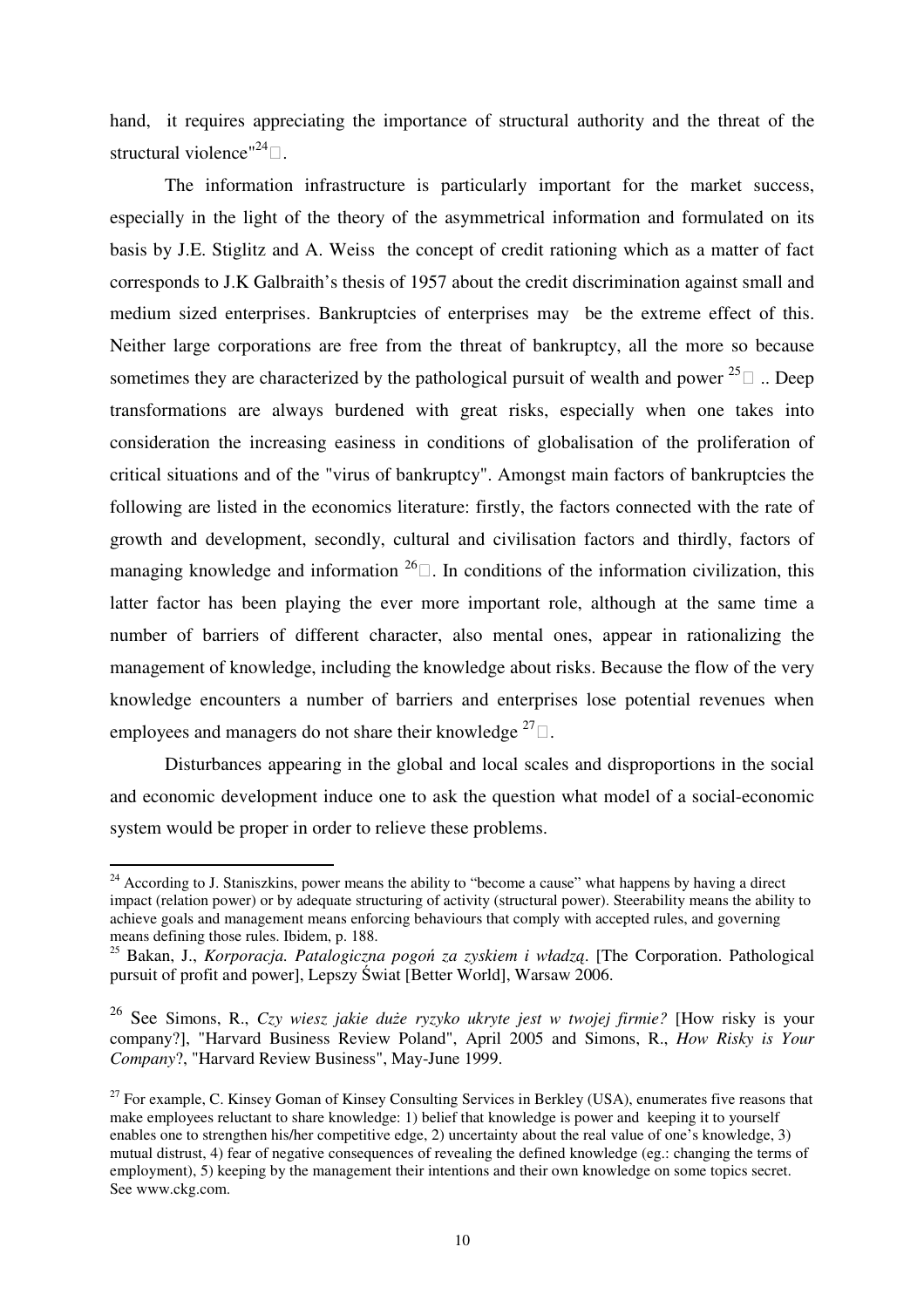### **4. System dilemmas**

 In discussions aimed at looking for the best possible model of the economic system the well known truth becomes clearly evident that there is nothing more deceptive than the faith in simple recipes / solutions. This truth has been confirmed among other countries in Poland. Inveterate and present disputes on the model of an economic system show risks resulting from accepted here generalizations and simplifications. A. Koźmiński warns against four quite standard traps: of constructivism, technocracy, determinism and the trap of great projects and general solutions  $28$   $\Box$ . The practice extremely pointedly confirms this very accurate observation. Discussions about system solutions are often accompanied by the deceptive conviction that it is possible to build up social-economic systems according to foreordained and detailed projects (the trap of constructivism) and in isolation from the social environment (the trap of technocracy). The assumption about the conformity of effects with intentions is also deceptive (the trap of determinism), and in addition the faith in the existence of general solutions is unfounded. The direct implementation of solutions characteristic of the developed market economy countries to the Polish economy brought about beside favourable phenomena (such as among other things restoring the balance on the market of goods and services and on the money market) also a sequence of undesirable occurrences, amongst which the most spectacular is a high rate of unemployment. Current forms of the fight against unemployment and the social politics would be perhaps legitimate for the epoch of the industrial development, the industrialization, but they stopped being effective when we are dealing with creeping dis-industrialisation. The maladjustment in the social-economic politics of system solutions to challenges of the present results in many negative phenomena, among other things in widely described in literature syndromes of " the tragedy of common grazing land"  $2^{29}$  . Unfortunately syndromes of " the tragedy of common grazing land " appear frequently in

<sup>28</sup> Koźmiński, A., *Jaki kapitalizm? Modelowe trendy i kierunki polityki*. [What kind of capitalism? Model Trends and Directions of the Politics] in: *Polski ustrój społeczno-gospodarczy. Jaki kapitalizm?* [Poland's Social-Economic System. What kind of capitalism?],…, op.cit.

 $29$  It is the mechanism of abusing free goods and social benefits identified by G. Hardin. In every society there are people who will drive out so many cows to pasture that they will inevitably turn it into wasteland. There are numerous examples of such free pastures, the Internet is one of the latest examples. Bearing in mind all advantages of the Internet, it is a tool that may be abused in a way that is harmful for the society. See: Hardin, G., The Tragedy of the Commons, "Science" 1968, No. 162, pp. 1243 – 1248.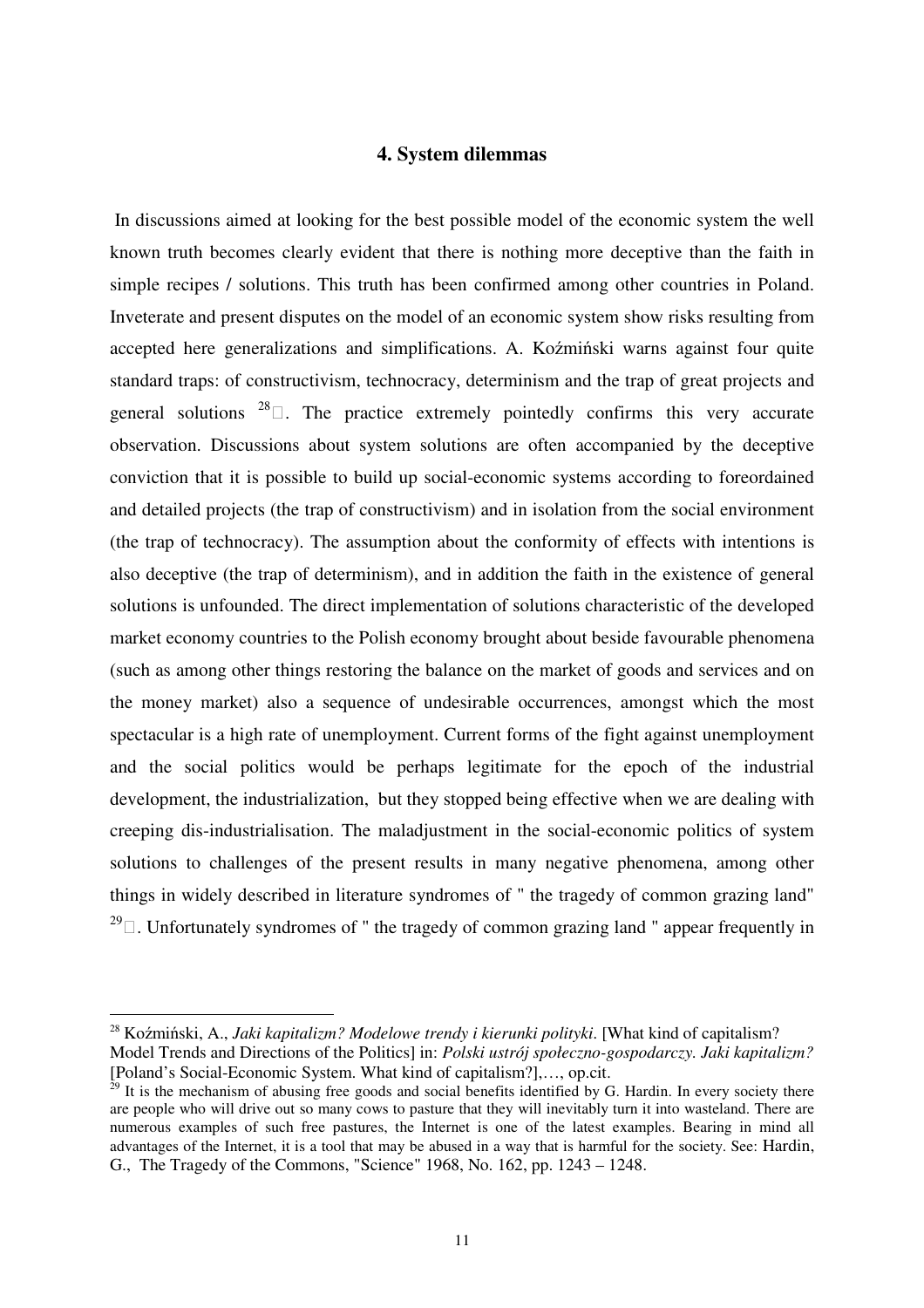the politics, then the public interest is being moved away to further plans, in favour of interests of narrow business groups of politicians, or other *lobbies*.

Current patterns of the economic system create a system triad described in detail in the economics literature that embraces: the laissez-faire Anglo-American capitalism, the European model of the social market economy and the Asian capitalism  $30\degree$ . Each of these models has its strengths and weaknesses. A relatively low level of democracy is recognised as the essential weakness of Asian models, on the other hand, the European model is accused of excessive interventionism, whereas the Anglo-American model is criticised for being excessively confrontational  $31\Box$ . Individual success measured up with the level and the structure of consumption is recognised as the basic and principal value in the Anglo-American model. By contrast, the European model is based on the idea of "social solidarity", whereas the principal value of the Asian model is stimulating economic growth  $32\degree$ . As F. Fukuyama stresses the liberal democracy is based on two principles - freedom and equality. The USA recognize the primacy of freedom, European systems recognize the primacy of solidarity, but all the same every country needs an effective national apparatus although it is hard to decide whether there exists an optimal scope of interventionism  $33\Box$ .

Moulding the economic order seems to exceed to an ever higher degree the scope of real possibilities of economic policies in the scale of individual national economies  $34\Box$ . As a

<sup>&</sup>lt;sup>30</sup> Compare, among others:

Albert, M., *Kapitalizm kontra kapitalizm* [Capitalism versus Capitalism],The Znak-Signum Publishing Company, Cracow 1994; Koźmiński, A., *Jaki kapitalizm? Modelowe trendy i kierunki polityki*. [What kind of capitalism? Model Trends and Directions of the Politics] in: *Polski ustrój społecznogospodarczy. Jaki kapitalizm?* [Poland's Social-Economic System. What kind of capitalism?] ...,op.cit.; Kieżun, W., *Pi*ęć *lat seminarium Krytycznej Teorii Organizacji. Analiza dorobku i perspektywy rozwoju*. [Five years of the seminar of the Critical Theory of the Organization. The Analysis of Achievements and Perspectives of Development], "Master of Administration Business". Pismo Wyższej Szkoły Przedsiębiorczości i Zarządzania im. L. Koźmiński i Międzynarodowej Szkoły Zarządzania, 2002, No. 1, and numerous publications by G.W. Kołodko.

<sup>31</sup> Compare Hampde-Turner, C., A. Trompenaars, op.cit., p. 122.

<sup>32</sup> Compare Kieżun, W., op.cit.

<sup>&</sup>lt;sup>33</sup> Fukuyama, F., Koniec historii, [The End of History], The Zysk i S-ka Publishing Company, Poznań 1996.

<sup>34</sup> Compare: Pysz, P., *Pa*ń*stwo i ład gospodarczy w ordoliberalnej koncepcji polityki gospodarczej* [State and the economic governance in the ordoliberal conception of economic policy], in: *Ład gospodarczy jako efekt działalno*ś*ci pa*ń*stwa w społecznej gospodarce rynkowej* [The Economic Governance as the effect of the state activities in the social market economy], Warsaw, PTE, 2005 and Kaczmarek T., Pysz, P., *Ludwig Erhard i społeczna gospodarka rynkowa*. [Ludwig Erhard and the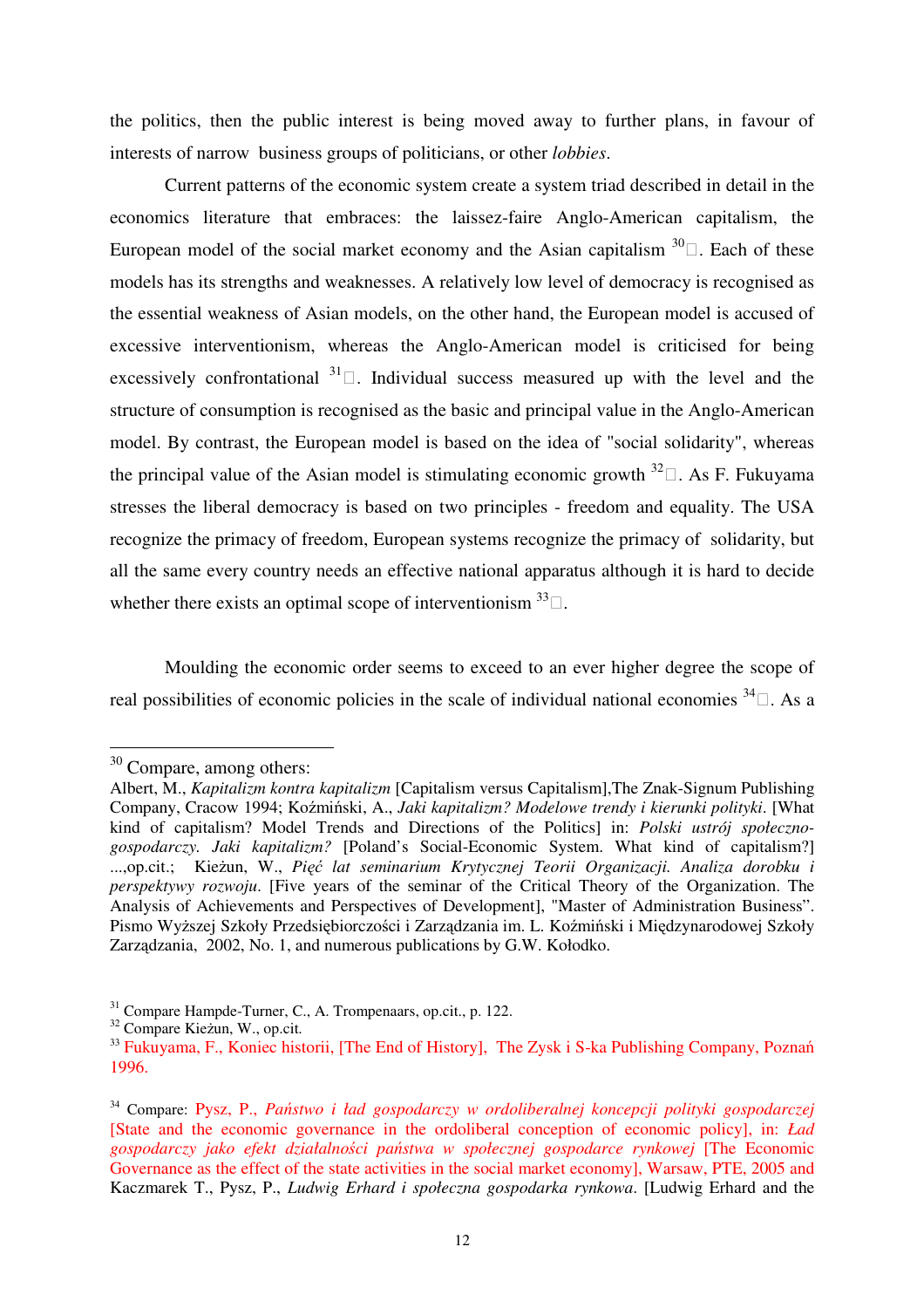result of the turning point of civilization new challenges in terms of quality arise, problems which per force could not be familiar to authors of ordoliberalism and of the conception of social market economy. In new conditions of civilization, in conditions of globalization and integration, economic systems also become global. U. Beck presents the ambivalence of contemporary transformations very evocatively: "We have been abolishing internal borders within the European Union, but we have been also strengthening external borders desperately. We have been trying to separate ourselves from the world so that we ensure security for ourselves and protect our market - especially the labour market. The former and the latter are simply funny (the author's emphasis). True dangers easily interpenetrate borders. And if the Indian, the Russian or the Chinese wants to get to our labour market very much, s/he can do it through the Internet after all ".<sup>35</sup> $\Box$ 

### **5. Conclusion: the Need for a System of Balance**

Growing disproportions in the contemporary world, increasing social tensions and expanding areas of the lack of balance point to the need of system solutions enabling long lasting and sustainable development characterized by simultaneous economic, social and ecological progress. At the same time a question is arising who is supposed to be the subject of the politics of moulding the economic order and a question about the reach of such a politics. Disproportions in the world economy and social tensions clearly point out that the model of the economic system based only on one - economic - "pillar", has ceased being sufficient. It is more and more clearly obvious that social and ecological issues need to be taken into consideration.

Against this background ordoliberal ideas of social market economy demonstrate clearly its advantages. The model of the social market economy is the model of the economic system constitutionally recognised in Poland. Even though opinions on this theme are quite controversial the analysis of features of this model indicate that in conditions of stormy social-economic transformations taking place at present this model gives chances of creating solid bases of cohesion for the social and economic development. However, in order to

-

social market economy], Instytut Studiów Politycznych Polskiej Akademii Nauk [The Institute of Political Studies of the Polish Academy of Sciences], Warsaw 2004, pp. 101 – 154.

<sup>35</sup> Compare: *W szponach ryzyka* [In the Grip of Risk] (J. Żakowski's interview with U. Beck), "Polityka" 2005, No. 25, p. 7.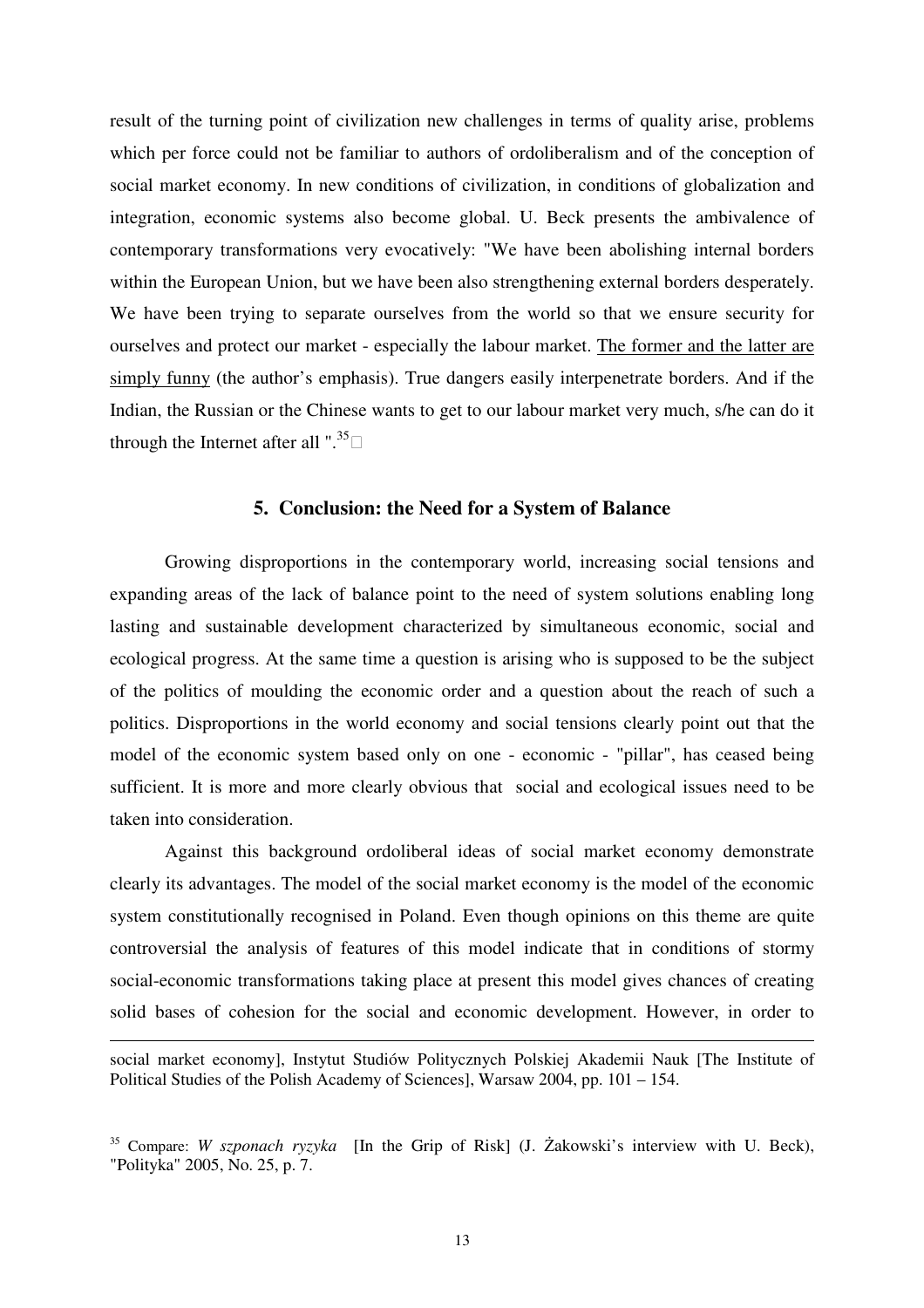implement in practice the conception of social market economy effectively, it is *conditio sine qua non* to adapt it to contemporary, unprecedentedly dynamic economic transformations. These rapid transformations reinforce processes of globalisation in the world economy and that in turn causes, as a result of interpenetration of various system solutions that function in individual countries, that models of the economic system also become global. They are aimed at linking the competition order and the economic freedom with the social order and owing to this fact they may constitute an effective tool of relieving social and economic tensions.

Referring to the role of the state in the economy, ordoliberals warned both against mistakes of doctrinairism(i.e. of holding on to principles - of "forming and adjusting principles" - irrespective of existing social-economic conditions) as well as against the mistake of the lack of principles  $36\degree$ . Principles orientated politics that is simultaneously adapted to limitations resulting from social-economic conditionings is the secret/condition of the effective economic policy. It is of special importance and it is becoming unusually difficult in conditions of changes in the civilization paradigm. In such conditions disputes on the superiority of one economic system over another one become rather of secondary importance. For if one recognizes that processes of interpenetrating of system models are in conditions of globalization inevitable, it is legitimate not to juxtapose models against each other but to seek solutions that would, first of all, make this interpenetration oriented at the optimization of the economic and social usefulness, i.e. the long-lasting, sustainable development, in the local and global scales. However, it requires that economic and social goals are harmonized in an appropriate way. The lack of such harmony, the lack of the holistic approach results in weakening the economic dynamism and social conflicts, also in the most advanced countries. The new civilization requires both strengthening and supporting creativity and individualism, hence it also requires recognition not only for the "arguments of the majority" typical of democracies, but also recognition for the "arguments of the minority" what reduces the risk of social exclusion and makes the better use of the social potential possible (finally, after all, everything comes down to us as human beings/ individuals)  $37\Box$ . It constitutes the basis of development of the civil society and at the same time it requires dividing areas of decisions, taking into consideration that decisions should be divided into

<sup>&</sup>lt;sup>36</sup> Eucken, W., Grundsätze der Wirtschaftspolitik, Hrsg. v. E. Eucken und K.P. Hensel, Tübingen 1990, pp. 250-253. Compare: Pysz, P., Państwo…, op.cit.

<sup>37</sup> Sachs, J., *Koniec z n*ę*dz*ą*. Zadanie dla naszego pokolenia* [The End of Poverty. Economic Possibilities for our Time], The PWN Scientific Publishing Company, Warsaw 2006.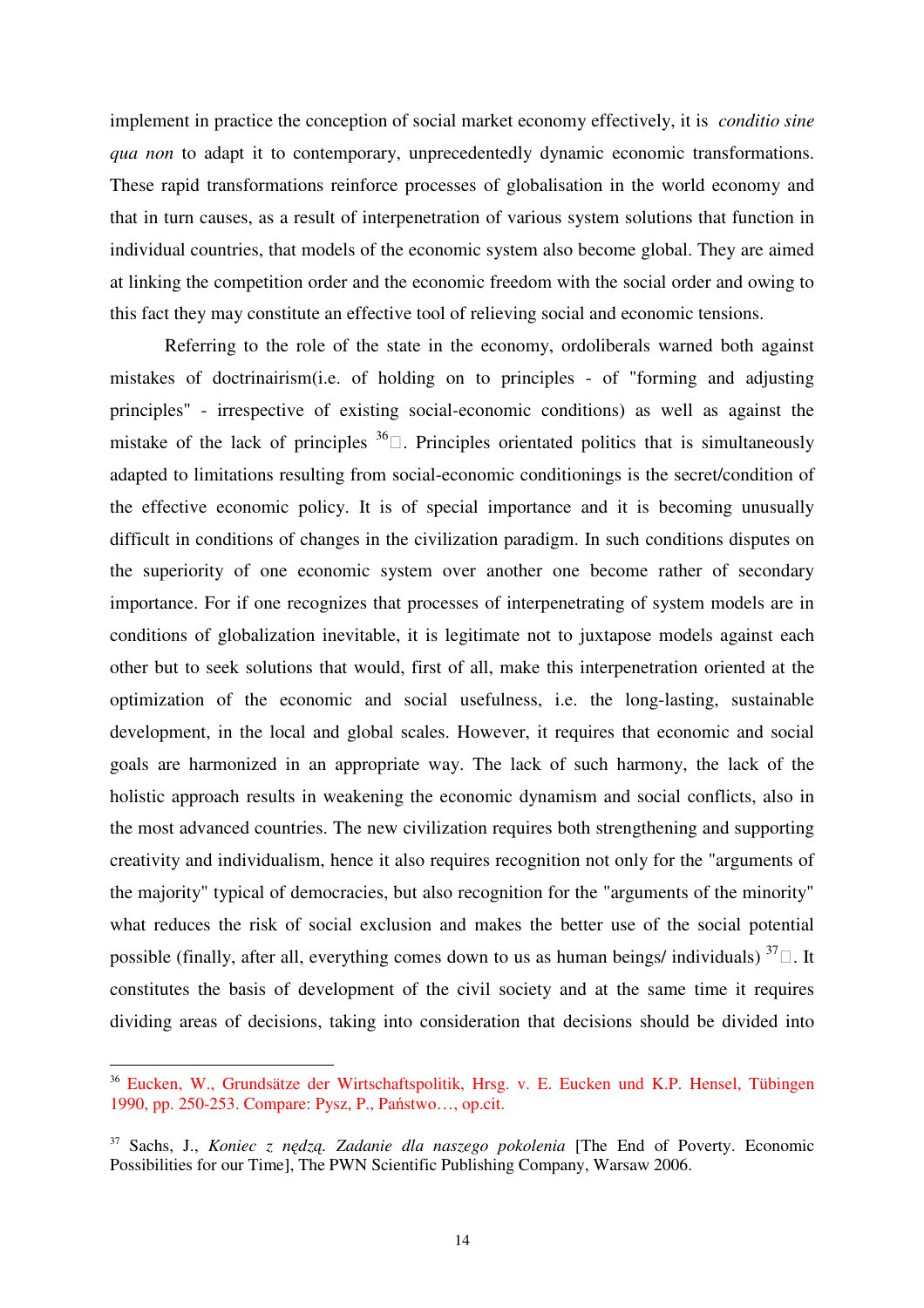local, domestic and supranational ones. According to A. and H. Toffler "transferring decisions to the higher than the national state stage does not only open the possibility of effective dealing with problems which are considered to be the most difficult and explosive in our times, but at the same time it relieves blocked state centres"  $38\degree$ .

In the recently published book entitled *The End of poverty. Economic Possibilities for our Time,* its author, J. Sachs offers the method of solving social-economic problems which he describes as "clinical" economics  $3^9$   $\Box$ . Ideas known earlier from the conception of social market economy are clearly recognizable in it. For clinical economics - similarly as the conception of social market economy – suggests a holistic approach to solving social and economic problems, linking economic and social aspects. This approach - as J. Sachs underlines - is modelled on holistic medicine. One can even find similarity of ideas between the title of J. Sachs' book *The End of Poverty*... and the title of L. Erhard's book, the cooriginator of the conception of social market economy, *Prosperity for All*  $40$ . It is worthwhile noticing that J. Sachs seems to revise his earlier views, pointing out to the illusory character of the market in solving problems facing the world, including eradication of poverty-stricken regions. As he questions the principle that "the rising tide is raising all boats", he admits that the increase in wealth in some countries does not always contribute to relieving problems of poverty in other countries.

#### **Bibliography**

Albert, M., *Kapitalizm kontra kapitalizm* [Capitalism versus Capitalism],The Znak-Signum Publishing Company, Cracow 1994.

Bakan, J., *Korporacja. Patalogiczna pogo*ń *za zyskiem i władz*ą. [The Corporation. Pathological pursuit of profit and power], Lepszy Świat [Better World], Warsaw 2006.

Beck, U., *Społecze*ń*stwo ryzyka. W drodze do innej nowoczesno*ś*ci*. [The Society of risk. On the road to different modernity], The Scholar Publishing Company, Warsaw 2002.

 *Cytaty m*ą*dre i zabawne*. [Clever and funny quotations], chosen by H. Markiewicz, Wydawnictwo Literackie [The Literary Publishing Company], Cracow 2001

Eucken, W., Grundsätze der Wirtschaftspolitik, Hrsg. v. E. Eucken und K.P. Hensel, Tübingen 1990.

Fukuyama, F., Koniec historii, [The End of History], The Zysk i S-ka Publishing Company, Poznań 1996

Galbraith J.K., *Gospodarka niewinnego oszustwa*. *Prawda naszych czasów*. [The Economics of Innocent Fraud. The truth of our times], MT Biznes, Warsaw 2005.

Hampden-Turner, C., Trompenaars A., *Siedem kultur kapitalizmu*. [Seven Cultures of Capitalism], The ABC Publishing House, Warsaw 1998.

Hardin, G., The Tragedy of the Commons, "Science" 1968, No. 162.

<sup>&</sup>lt;sup>38</sup> Toffler A., and H., op.cit., p. 222. The authors point out that " political decentralisation as such does not guarantee democracy: cases of local very annoying tyranny are possible, and local politicians happen to be much more corrupted that their opposite numbers at the state level".

<sup>39</sup> Sachs, J., op.cit.

<sup>40</sup> Erhard Wohlstand fur Alle, 1. Auflage: Februar 1957, Econ Verlag Dusseldorf/Wien.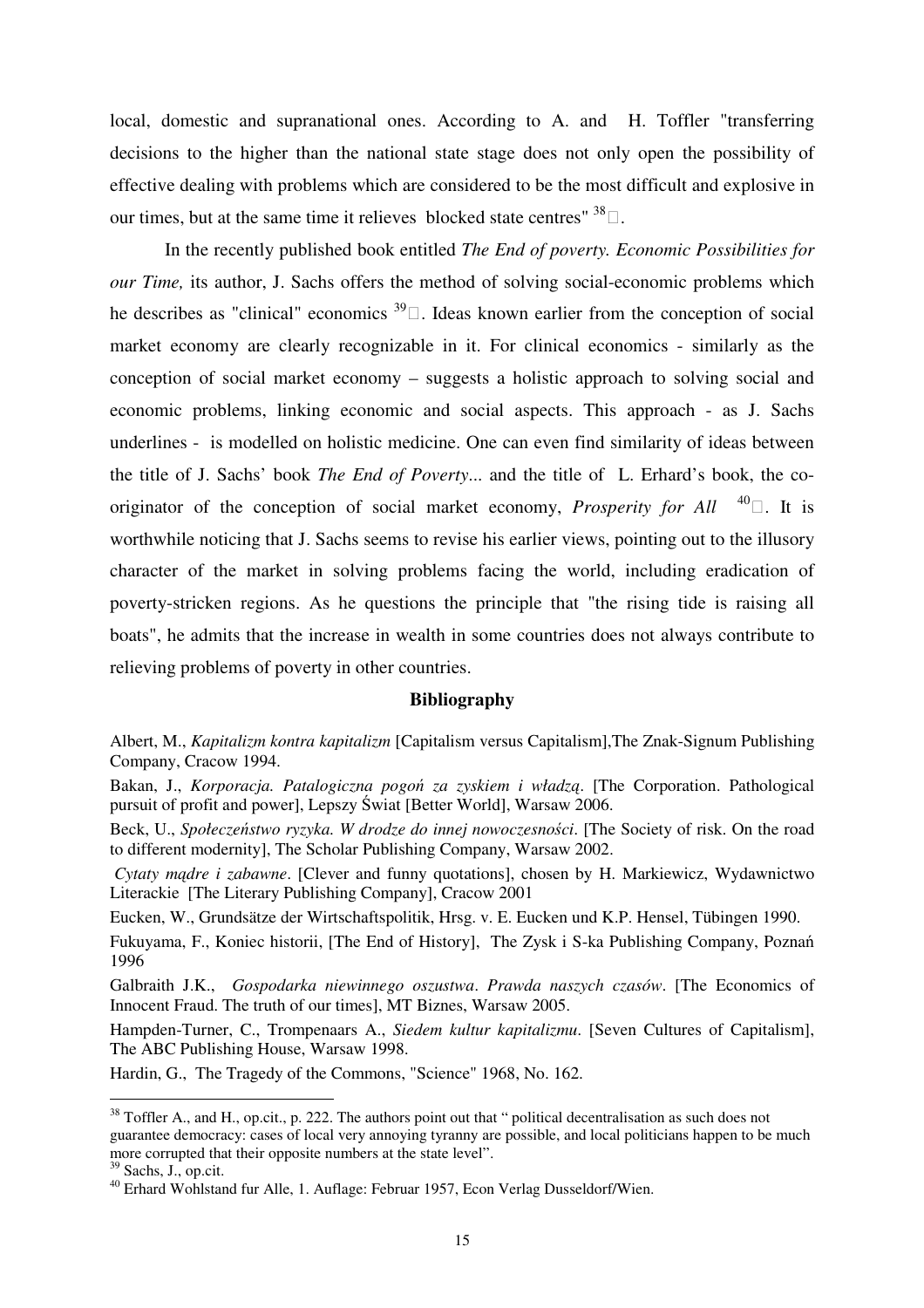Hooke, J.C., *Fuzje i przej*ę*cia. Jak skutecznie prowadzi*ć *transakcj*ę. [Mergers and Acquisitions. A Practical Guide to Doing the Deal], The K.E. Liber Publishing Company, Warsaw 1998.

Kaczmarek T., Pysz, P., *Ludwig Erhard i społeczna gospodarka rynkowa*. [Ludwig Erhard and the social market economy], Instytut Studiów Politycznych Polskiej Akademii Nauk [The Institute of Political Studies of the Polish Academy of Sciences], Warsaw 2004.

Kieżun, W., *Pi*ęć *lat seminarium Krytycznej Teorii Organizacji. Analiza dorobku i perspektywy rozwoju*. [Five years of the seminar of the Critical Theory of the Organization. The Analysis of Achievements and Perspectives of Development], "Master of Administration Business". Pismo Wyższej Szkoły Przedsiębiorczości i Zarządzania im. L. Koźmiński i Międzynarodowej Szkoły Zarządzania, 2002, No. 1.

Kloten, N., Makroökonomische Stabilisierungspolitik - Erhards Positionen und Vorbehalte [in:] Soziale Marktwirtschaft als historische Weichenstellung, ed.. H.F Wünsche, Ludwig-Erhard-Stiftung (Hrsg.), Bonn 1997.

Kowalik, T., *Społeczna gospodarka rynkowa – dekoracja czy program działania?* [Social Market Economy – Decoration or the Programme of Action?] in: *Społeczna gospodarka rynkowa. Idee i mo*ż*liwo*ś*ci praktycznego wykorzystania w Polsce*, [Social Market Economy. Ideas and possibilities of practical application in Poland], ed. E. Mączyńska and P. Pysza, Polskie Towarzystwo Ekonomiczne [The Polish Economic Society], Warsaw 2003.

Koźmiński, A., *Jaki kapitalizm? Modelowe trendy i kierunki polityki*. [What kind of capitalism? Model Trends and Directions of the Politics] in: *Polski ustrój społeczno-gospodarczy. Jaki kapitalizm?* [Poland's Social-Economic System. What kind of capitalism?], ed. J. Mujżel, B. Fiedor and E. Mączyńska, Raport [The Report] No. 22, Rada Strategii Społeczno-Gospodarczej przy Radzie Ministrów [Council for the Social-Economic Strategy at the Council of Ministers], Warsaw 2003.

Mączyńska, E., *Słabn*ą*ce tempo wzrostu w gospodarce* ś*wiatowej – sympozjum Rady Startegii Społeczno-Gospodarczej*, [The Slackening Rate of Growth in the World Economy - conference of Council for the Social-Economic Strategy, "Ekonomista" 2003, No. 5.

*My*ś*li o biznesie. Maksymy, sentencje, aforyzmy, przysłowia, paradoksy,* [Thoughts about business. Maxims, Sentences, Aphorisms, Proverbs, Paradoxes], chosen and ed. by T. Sztucki, The Difin Publishing Company, Warsaw 2000.

Pysz, P., *Pa*ń*stwo i ład gospodarczy w ordoliberalnej koncepcji polityki gospodarczej* [State and the economic governance in the ordoliberal conception of economic policy], in: *Ład gospodarczy jako efekt działalno*ś*ci pa*ń*stwa w społecznej gospodarce rynkowej* [The Economic Governance as the effect of the state activities in the social market economy], Warsaw, PTE, 2005

Rifkin, J., *Koniec pracy. Schyłek siły roboczej na* ś*wiecie i pocz*ą*tek ery postrynkowej* [ The End of Work. The Decline of the Global Labour Force and the Dawn of the Post-Market Era], The Dolnośląskie Publishing Company, Wrocław 2003.

Sachs, J., *Koniec z n*ę*dz*ą*. Zadanie dla naszego pokolenia* [The End of Poverty. Economic Possibilities for our Time], The PWN Scientific Publishing Company, Warsaw 2006.

Sadowski, Z., *O ustroju społeczno-gospodarczym*. [About the Social-Economic System] in: *Polski ustrój społeczno-gospodarczy. Jaki kapitalizm?* [Poland's Social-Economic System: What kind of capitalism?], ed J. Mujżel, B. Fiedor, S. Owsiak and E. Mączyńska, Raport [The Report] No. 22, Council for the Social-Economic Strategy at The Council of Ministers, Warsaw 2003.

Simons, R., *Czy wiesz jakie du*ż*e ryzyko ukryte jest w twojej firmie?* [How risky is your company?], "Harvard Business Review Poland", April 2005.

Simons, R., *How Risky is Your Company*?, "Harvard Review Business", May-June 1999.

*Spowied*ź *monetarysty.* [Confession of the monetarist] (Interview with M. Friedman), "Forum" of 30.06.2003.

Staniszkis, J., *Władza globalizacji*. [The Power of Globalization], The Scholar Publishing Company, Warsaw 2003.

Stiglitz, J.E., *Globalizacja*. [Globalization], The PWN Scientific Publishing Company, Warsaw 2004.